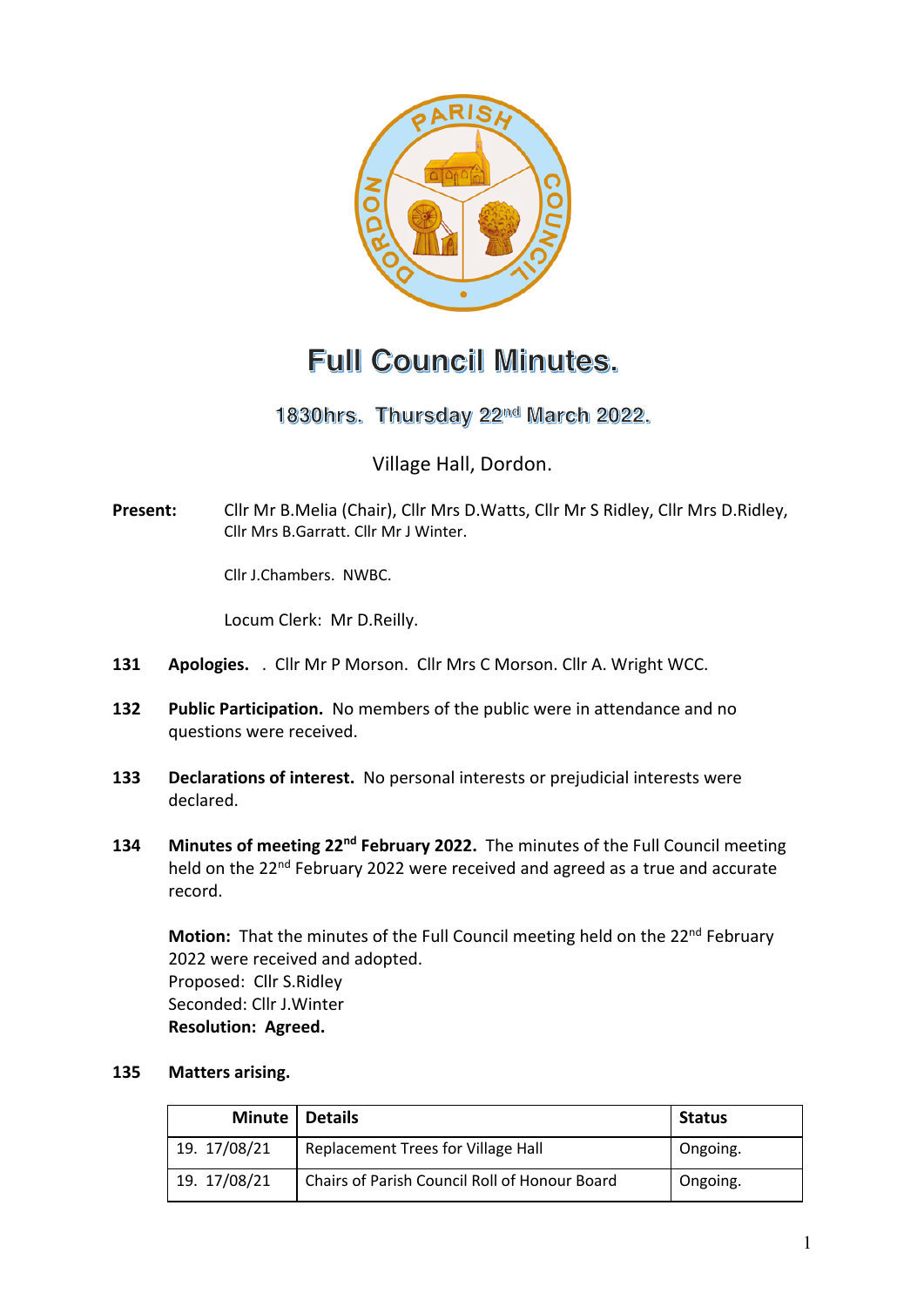| 15. 21/09/21  | Village Hall painting commission.                                                                                                                          | On going                               |
|---------------|------------------------------------------------------------------------------------------------------------------------------------------------------------|----------------------------------------|
| 119. 22/02/22 | Provision of an additional litter Bin at the Co-op<br>Bus Shelter, Whitehouse Road.                                                                        | Live. Clerk<br>actioning with<br>NWBC. |
| 119. 22/02/22 | Brass Plate for Defib. "The funds to purchase this<br>defibrillator were donated by the staff and<br>customers of the Mini Minor Public House,<br>Dordon." | Live – Clerk.                          |

## **136 Update from NWBC & WCC**. NWBC Cllrs Chambers gave an update on local matters.

### **137 Finance update.**

- a. Councillors scrutinised account balances and transactions from 22<sup>nd</sup> February 2022 to 22<sup>nd</sup> March 2022. A dedicated report was circulated.
- b. Councillors noted and approve purchase orders.
- **138 Queen's Diamond Jubilee Fund**. Cllrs discussed arrangements to celebrate Her Majesty the Queen's Diamond Jubilee.It was agreed that the:

**Motion:** That village hall would be decordated and that a new flag pole would be purchased and erected on the front of the village hall. The clerk is instructed to purchase bunting, lampost signs, and a Jubilee flag, and a Union Jack. Proposed: Cllr B.Melia. Seconded: Cllr J.Winter **Resolution: Agreed.**

**Motion:** That the parish council allocate a Section 137 Grant to support a 'Best Jubilee Decorated House' competition for all residents in Dordon Parish to celebrate the Jubilee. The prizes will be gift cards of the value:  $1<sup>st</sup>$  Prize £250;  $2<sup>nd</sup>$  Prize £150;  $3<sup>rd</sup>$  Prize £100. Entry will be by photograph and the winner will be selected by Parish Councillors at the June parish council meeting.

Proposed: Cllr B.Garrett Seconded: Cllr D.Watts **Resolution: Agreed.**

**139 Planning Applications and consultations**. To consider consultation responses to submitted Planning Applications. **Clerk.**

| Reference     | <b>Details</b>                                                                                                                               | <b>Status</b> |
|---------------|----------------------------------------------------------------------------------------------------------------------------------------------|---------------|
| PAP/2021/0663 | Land On The North East of J10<br>M42 Dordon/A5                                                                                               | Live          |
| PAP/2022/0097 | Core 6. Core 42 Business Park Meridian<br>Drive, Dordon. Prior Approval for<br>installation and operation of 442 solar PV<br>system on roof. | Noted         |

**140 Correspondence.** To consider correspondence received by the parish council. **Clerk.**

| <b>Item</b> | <b>Subject</b>                                                            | <b>Status</b> |
|-------------|---------------------------------------------------------------------------|---------------|
|             | Keep Britain Tidy. Great British Spring Clean<br>$2022.$ $25/03 - 10/04.$ | Live          |